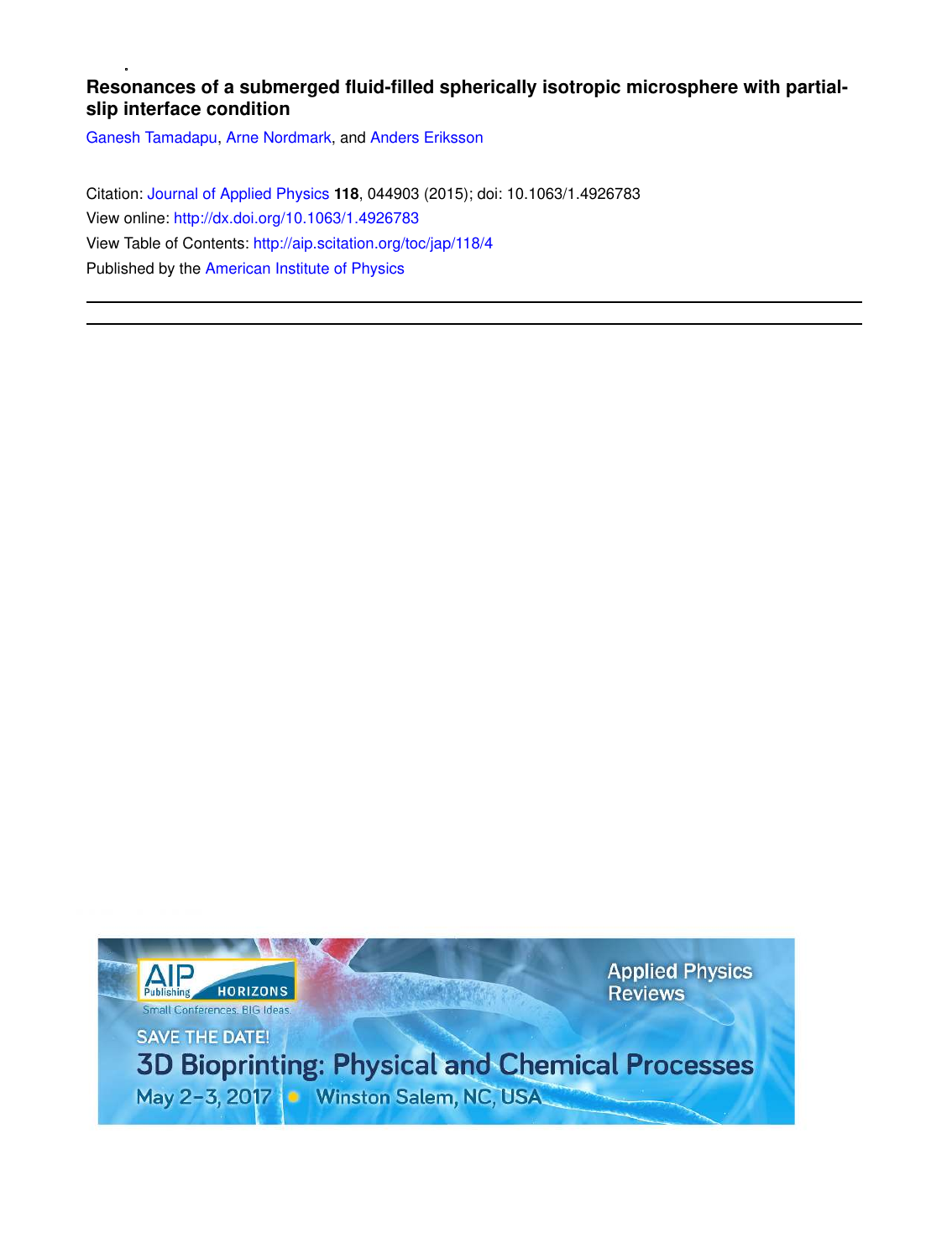

# Resonances of a submerged fluid-filled spherically isotropic microsphere with partial-slip interface condition

Ganesh Tamadapu.<sup>a)</sup> Arne Nordmark.<sup>b)</sup> and Anders Eriksson<sup>c)</sup> KTH Mechanics, Royal Institute of Technology, Osquars Backe 18, SE-100 44 Stockholm, Sweden

(Received 29 April 2015; accepted 2 July 2015; published online 24 July 2015)

Motivated by the numerous applications of spherical shell models in micro and nano scales (such as microbubbles, bacterial cells, and viral capsids), we have considered the axisymmetric free vibrations of a spherically isotropic fluid-filled thick microspherical shell suspended in another unbounded fluid. A partial-slip condition is considered at the solid-fluid interface(s). Threedimensional linear elasticity equations for the spherically isotropic shell dynamics and linearized Navier-Stokes equations for the two compressible viscous fluids are used in the analysis. The eigenvalue problem is discretized and solved to find the resonances and quality factors. A perfectly matched layer technique is used to separate the solid driven spectrum from the boundary reflecting spectrum. An example of air filled polymer shell suspended in water is presented. The added mass effect and partial-slip condition from water (air) on the frequencies and quality factors are found to be significant (negligible). Spherical isotropy is found to have major influence on the low frequency and large meridional wave number region of the resonance spectrum. High quality eigenmodes are observed due to very small viscous penetration depth compared to the shell size. In the thin-shell limit, the eigenvalue problem can have only two modes of vibration for any meridional wave number greater than or equal to two. This explains the reason for the second resonance frequency found for the quadrupole shape oscillations of various bacterium cells in the earlier work. The partial-slip condition is found to have very small influence on the first few modes of vibration. Surface tension is found to have significant influence only on the lowest frequency trend of the eigenspectrum. Perfectly matched layer technique used in the present analysis is found to be very effective in handling the boundary truncated problems.  $\odot$  2015 AIP Publishing LLC. [http://dx.doi.org/10.1063/1.4926783]

# I. INTRODUCTION

Submerged fluid-filled spherical shells can be found at different length scales in many modern engineering, biomedical, biological, and geophysical applications. In most of these applications, the dynamic behavior of the spherical shell with fluid coupling is of primary importance. Many researchers have studied the free vibrations of spherically isotropic (SI) macroscopic spherical shells with inviscid fluid coupling in various contexts. $1-3$  It has been found that a spherical shell with few micrometers in outer diameter has fundamental frequencies in the ultrasound range. At micro scales, ultrasound has been shown to be an effective means for diagnostic ultrasound imaging,<sup>4-7</sup> killing bacteria,<sup>8-12</sup> deformation of cells,<sup>13,14</sup> and targeted drug delivery.<sup>15–18</sup> Many of the cells, microbubbles, and other microorganisms can also be modeled as fluid-filled submerged spherical shells. In a recent study, axisymmetric free vibrations of a viscous-fluid-filled piezoelectric thin spherical shell have been reported.<sup>19</sup> The effects from fluid interaction with the shell on the natural frequencies and damping components have been reported. It has been shown that the piezoelectric parameters have very little influence on the resonances of the shell. The quality of the natural vibrations of specified bacteria cells has been investigated using a thin-shell model<sup>12</sup> by taking into account the elasticity of the shell (neglecting the inertia of shell) and inertial effects from the cytoplasm modeled as a fluid. The interaction of microbubbles with bacteria has been studied $^{20}$  using this thin-shell model.

In the past few decades, microbubbles have gained much attention due to their applications in the biomedical and biological fields as contrast agents for diagnostic ultrasound imaging.<sup>4,21</sup> More recently, contrast agents driven by ultrasound have been introduced for targeted drug delivery.<sup>15</sup> The strength of the driving pressure field and the frequency has critical influence on the behavior of the microbubble and its surroundings. These bubbles are coated with a stabilizing layer to avoid coalescence or dissolution during circulation. Typically, there are two types of coatings: flexible phospholipid coating or solid encapsulation (rigid coating), e.g., polymers. The coating thickness varies from application to application and depends on the coating material used. Flexibly coated microbubbles are a few nanometers in thickness. On the other hand, encapsulated microbubbles are hundreds of nanometers thick and their behavior observed in experiments is different from that of the bubbles with flexible coating.<sup>15</sup> Many models have been presented as an extension to Rayleigh-Plesset based equation to account for the shell rheology from these coatings. $22-27$  However, no consensus exists on the best model to describe the observed

a)E-mail: tamadapu@kth.se

b)E-mail: nordmark@mech.kth.se

<sup>&</sup>lt;sup>c)</sup>E-mail: anderi@kth.se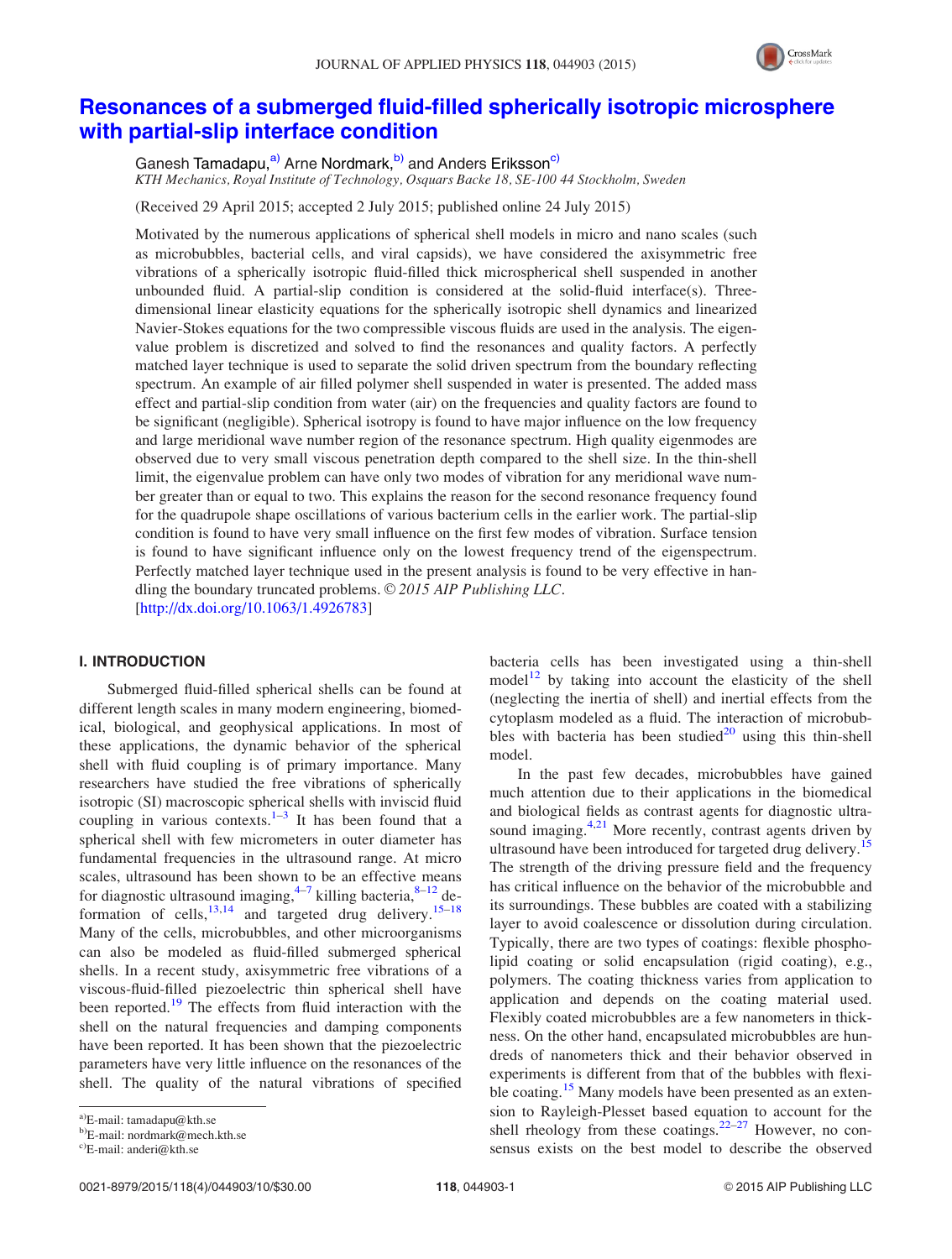microbubble phenomena.<sup>28</sup> All the extended Rayleigh-Plesset models are useful in understanding the spherical oscillations of the microbubbles with various parameters. On the other hand, drug-delivery and other applications require good knowledge of phenomena like non-spherical oscillations, microstreaming, shear stress, and jetting. For the driving and excitation of these bubbles, good estimates for the mode shapes, resonances, and the quality factors associated with these modes are required. $29$  These various applications of submerged fluid-filled spherical shell have motivated us to study the general free vibration analysis of a thick microspherical shell with viscous fluid interaction.

In this work, we have considered a fluid-filled thick spherical shell suspended in an unbounded fluid. We have primarily aimed at spheres of few micrometers in outer diameter. In many applications, proper estimation of shell linear resonances suffices to understand the experimentally observed behavior. In the present analysis, we have considered axisymmetric linear free vibrations of the shell. The two fluids inside and outside the shell are considered to be compressible and viscous, and can be of different properties. In reality, the shell is not isotropic and homogeneous. Hence, in the present analysis, the shell material is considered to be SI, which is transversely isotropic with a principal axis in the radial direction. The density of the shell is considered to be varying as a function of the radial coordinate, for instance, reflecting a variable porosity in the shell material. From the recent experimental, numerical, and theoretical investigations, $30$  it has become apparent that the no-slip boundary condition at the solid-fluid interface is unphysical, especially, when considering micro and nano scales. Therefore, understanding of the solid-fluid interface boundary condition is becoming increasingly important.<sup>31</sup> For the present analysis, we have considered a partial-slip boundary condition at the solid-fluid interface which also reflects the porous flow of the inner and outer medium. The displacement vector field of the solid is expanded in terms of spherical harmonics with radial coordinate dependent amplitudes. Using these displacement fields in the three-dimensional elasticity equations for the linear shell dynamics, second order ordinary differential equations are obtained in the radial coordinate. Linearized Navier-Stokes equations are considered for the fluids inside and outside the shell. Using a Helmholtz decomposition, the axisymmetric first order velocity field of the fluid is decomposed using a scalar potential and a vector potential satisfying the solenoidal condition. The governing equations for the fluid potentials are obtained by expanding the potential fields in terms of spherical harmonics. The outer fluid boundary has been truncated for the purpose of numerical computation. To avoid reflections from the truncated boundary, we have introduced a perfectly matched layer ("PML") $^{32}$  at the truncated boundary. The six second order ordinary differential equations and twelve boundary conditions for the axisymmetric free vibration of the microsphere shell filled with a fluid and suspended in an unbounded fluid are discretized using a finite difference technique. The quadratic eigenvalue problem obtained after the discretization is solved to find the modes of vibration. The modes are characterized by the eigenfrequencies and quality factors. The PML method used here has been considered as very efficient in separating the actual eigenspectrum containing the solid driven modes from the spurious eigenspectrum containing the reflecting fluid modes. The present model is used to estimate the resonances of various bacterium cells, which is compared with the earlier results. The effect of spherical isotropy, partial-slip, surface tension, and density variation along the thickness on the resonances and qualities of microsphere modes is discussed.

The paper is organized as follows. In Section  $II$ , the mathematical formulation of the problem is presented. The solution method and quantitative analysis of mode shapes are presented in Section III. The numerical results and comparisons are presented and discussed in Section IV. The paper is concluded with Section V wherein some future directions are also indicated.

## II. PROBLEM FORMULATION

Let  $r, \theta$ , and  $\varphi$  be the radial, meridional, and azimuthal coordinates of the spherical coordinate system with orthonormal basis  $(e_r, e_\theta, e_\varphi)$ , as shown in Fig. 1. Consider a thick microspherical shell of inner radius  $r_i$  and outer radius  $r_o$ . In most applications, the shell material is not isotropic and its properties change along the spherical layers. Therefore, we have considered a spherical shell with radially stratified isotropic material, also known as a SI material, with density varying as a function of the shell radial coordinate  $r$ . In other words, spherical isotropy implies that the elasticity of the shell is identical in all directions tangent to the spherical surface  $r = constant$ . However, the formulation presented here can be extended to a shell with material properties varying radially. $33$  The microsphere is filled with a fluid and is suspended in an other unbounded steady fluid. Both fluids, inside and outside the microsphere, are assumed to be compressible and viscous.

## A. Solid governing equation

In most of the macro and micro applications, the density of the spherical shell is not uniform, but varies radially. In



FIG. 1. A thick microspherical shell filled with a fluid and suspended in an other unbounded fluid.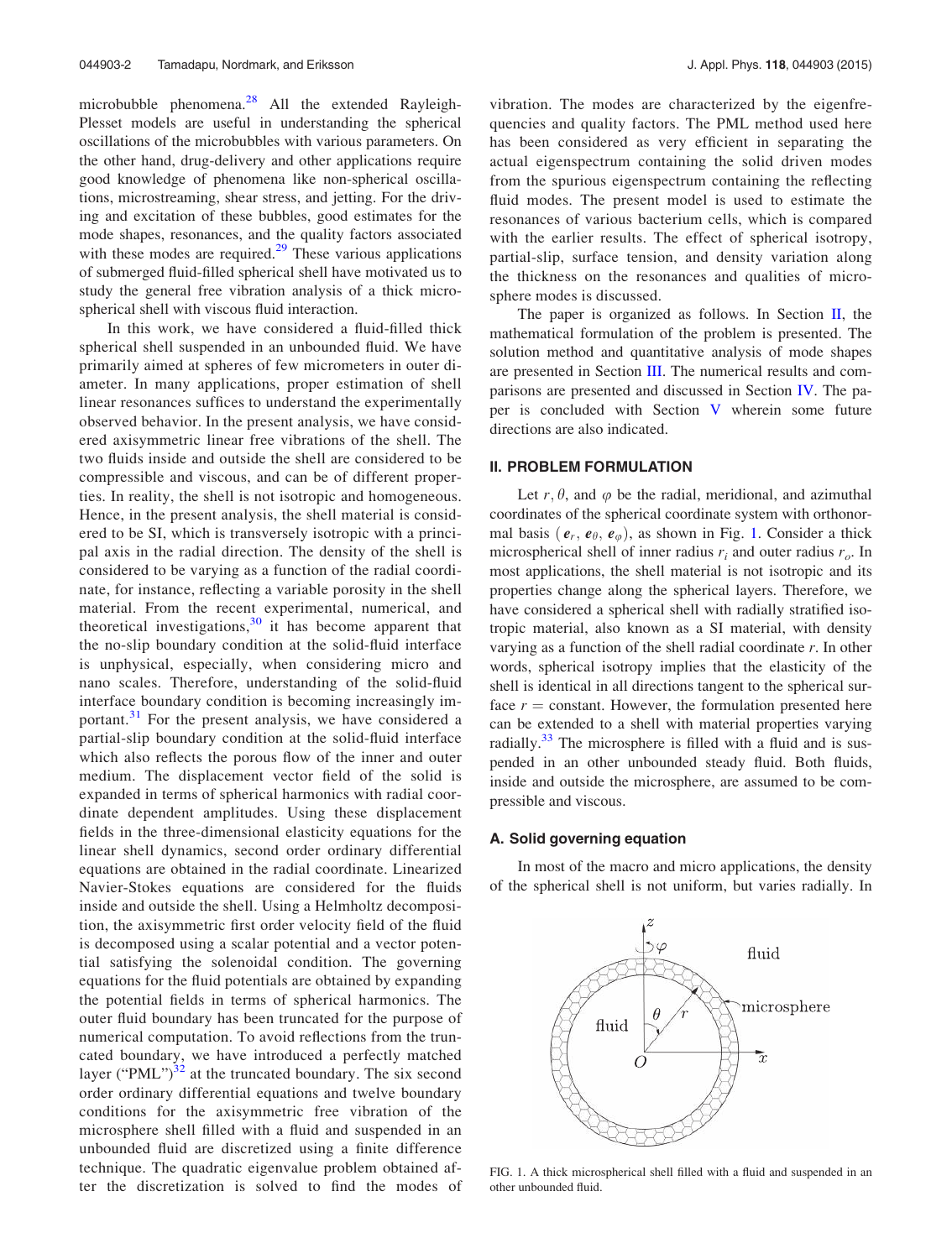the present analysis, the radial variation of shell density  $\rho(r)$ is considered as

$$
\rho(r) = \rho_s \bigg( 1 + \frac{a(r - r_i)}{\rho_s (r - r_o + r_o b)} \bigg),
$$

where *a* and *b* are two real constants and  $\rho_s$  is the shell density at the inner surface.

Let  $u = (u_r, u_\theta, u_\phi)$  be the displacement vector field of the solid. The governing equation for a linear elastic spherical shell can be written as

$$
\rho(r)\partial_t^2 \mathbf{u} = \nabla \cdot \boldsymbol{\sigma}_s,\tag{1}
$$

where  $\partial_t(\cdot) = \partial(\cdot)/\partial t$ , **V** is the gradient operator and  $\sigma_s$  is the linear stress tensor of the spherical shell. For a SI spherical shell, the components of the stress tensor can be expressed in terms of strain tensor  $(\epsilon)$  components as

$$
\sigma_{\theta\theta} = c_{11}\epsilon_{\theta\theta} + c_{12}\epsilon_{\varphi\varphi} + c_{13}\epsilon_{rr}, \quad \sigma_{r\theta} = 2c_{44}\epsilon_{r\theta},
$$
  
\n
$$
\sigma_{\varphi\varphi} = c_{12}\epsilon_{\theta\theta} + c_{11}\epsilon_{\varphi\varphi} + c_{13}\epsilon_{rr}, \quad \sigma_{r\varphi} = 2c_{44}\epsilon_{r\varphi}, \quad (2)
$$
  
\n
$$
\sigma_{rr} = c_{13}\epsilon_{\theta\theta} + c_{13}\epsilon_{\varphi\varphi} + c_{33}\epsilon_{rr}, \quad \sigma_{\theta\varphi} = 2c_{66}\epsilon_{\theta\varphi},
$$

where,  $c_{11}$ ,  $c_{12}$ ,  $c_{13}$ ,  $c_{33}$ , and  $c_{44}$  are the five elastic constants and  $c_{66} = (c_{11} - c_{12})/2$ . The necessary and sufficient conditions for positive definiteness of the fourth-order elasticity tensor relating the stress and strain are

$$
c_{11} > 0
$$
,  $c_{11} > c_{12}$ ,  $c_{11}^2 > c_{12}^2$ ,  
\n $c_{44} > 0$ ,  $c_{33}(c_{11} + c_{12}) > 2c_{13}^2$ .

We consider a radially inhomogeneous elastic material with spherical anisotropy restricted to SI, which is transverse isotropy with the principal axis as  $e_r$ . Then, the time-harmonic displacement field  $u(r, \theta, \varphi, t)$  can be expanded in a separation of variables form with the dependence on  $\theta$  and  $\varphi$ described by the spherical harmonics, with r-dependent amplitude.<sup>33</sup> Introducing the potentials<sup>1,34</sup> for the displacement field  $u(r, \theta, \varphi, t)$ , we have

$$
u_r = \chi, u_\theta = -\frac{1}{\sin \theta} \partial_\varphi \Psi - \partial_\theta \Phi, u_\varphi = \partial_\theta \Psi - \frac{1}{\sin \theta} \partial_\varphi \Phi.
$$
\n(3)

For the axisymmetric vibration of the shell, the displacement field  $\boldsymbol{u}$  is independent of the azimuthal coordinate  $\varphi$ . Therefore, the three field variables  $\Psi$ ,  $\Phi$ , and  $\chi$  can be expressed as follows: 33

$$
\Psi(r,\theta,t) = \sum_{n=1}^{\infty} \tilde{u}_n(r) P_n(\cos\theta) e^{st},
$$
  

$$
\Phi(r,\theta,t) = \sum_{n=1}^{\infty} \tilde{v}_n(r) P_n(\cos\theta) e^{st},
$$
  

$$
\chi(r,\theta,t) = \sum_{n=0}^{\infty} \tilde{w}_n(r) P_n(\cos\theta) e^{st},
$$
 (4)

where s is the eigenparameter and  $P_n$  is the Legendre polynomial of degree *n*. Substituting  $(2)$ ,  $(3)$ , and  $(4)$  in  $(1)$ , and using the orthogonality property of Legendre and associated Legendre polynomials, gives the first order radial coordinate dependent equations

$$
\left(\Delta_1 - \rho(\xi)s^2 - \frac{a_0^2}{\xi^2}\right)u_n = 0, \tag{5a}
$$

$$
\left(\Delta_{1} - \rho(\xi)s^{2} - \frac{a_{1}^{2}}{\xi^{2}}\right)v_{n} - \left((1+c_{3})\frac{1}{\xi}\frac{d}{d\xi} + \frac{a_{2}^{2}}{\xi^{2}}\right)w_{n} = 0, (5b)
$$
\n
$$
\left(c_{4}\Delta_{1} - \rho(\xi)s^{2} - \frac{a_{3}^{2}}{\xi^{2}}\right)w_{n} + n(n+1)
$$
\n
$$
\times \left((1+c_{3})\frac{1}{\xi}\frac{d}{d\xi} + \frac{a_{4}^{2}}{\xi^{2}}\right)v_{n} = 0, (5c)
$$

where  $\Delta_1 = (1/\xi^2)(d/d\xi)(\xi^2(d/d\xi))$  and we have used the non-dimensional quantities

$$
(u_n, v_n, w_n, \xi) = \frac{(\tilde{u}_n, \tilde{v}_n, \tilde{w}_n, r)}{r_o},
$$

$$
(c_1, c_2, c_3, c_4) = \frac{(c_{11}, c_{12}, c_{13}, c_{33})}{c_{44}},
$$

$$
\left(\lambda, \frac{1}{\tau}\right) = \left(s, \frac{1}{t}\right) \sqrt{\frac{r_o^2 \rho_s}{c_{44}}}.
$$

The constants,  $a_0^2$ ,  $a_1^2$ ,  $a_2^2$ ,  $a_3^2$ , and  $a_4^2$  are defined as

$$
a_0^2 = \frac{(c_1 - c_2)(n(n+1) - 2) + 4}{2},
$$
  
\n
$$
a_1^2 = (n(n+1) - 1)c_1 + c_2 + 2, \quad a_2^2 = (2 + c_1 + c_2),
$$
  
\n
$$
a_3^2 = n(n+1) + 2(c_1 - c_3 + c_2), \quad a_4^2 = c_3 - c_1 - c_2 - 1.
$$
  
\n(6)

In general, Eqs. (5b) and (5c) are coupled except when  $n = 0$ , for which the equation is given by

$$
\left(c_4\Delta_1 - \rho(\xi)s^2 - \frac{a_3^2}{\xi^2}\right)w_n = 0.
$$
 (7)

The non-dimensional radial and tangential components of the stress in the solid are given by

$$
\sigma_{rr}^s = \left(2c_3w_0 + \xi c_4w'_0 + \sum_{n=1}^{\infty} (n(n+1)c_3v_n + 2c_3w_n + \xi c_4w'_n)P_n(\cos\theta)\right)\frac{e^{\lambda\tau}}{\xi},\tag{8}
$$

$$
\sigma_{r\theta}^s = \frac{1}{\xi} \sum_{n=1}^{\infty} \left( v_n + w_n - \xi v_n' \right) P_n^1(\cos \theta) e^{\lambda \tau}, \tag{9}
$$

where  $(\cdot)' = d(\cdot)/d\xi$  and  $P_n^1$  is the associated Legendre polynomial of first order and degree n.

### B. Fluid governing equation

For the fluid motion set by the small amplitude vibrations of the shell, we have considered linearized Navier-Stokes equation along with equation of continuity and linearized state equation. As the size of the microsphere is much smaller than the sound wavelength, but much greater than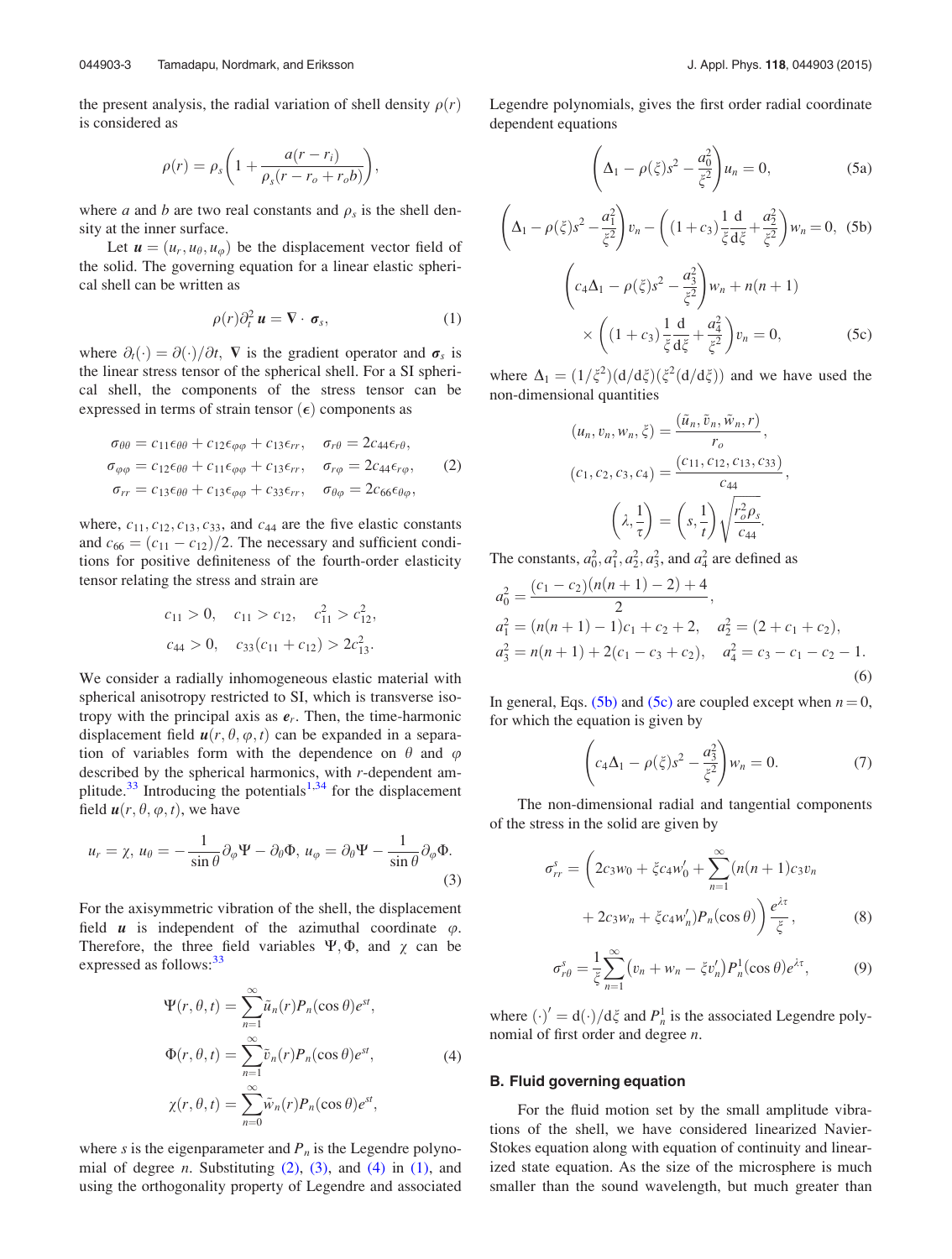the viscous penetration depth, acoustic microstreaming phenomena can be observed away from the boundary layer, set by the attenuated acoustic energy in the boundary layer.  $35,36$ Therefore, the Reynolds number of the flow set by the solid away from the interface is not small for micro-scale objects, and to understand the fluid flow completely, one has to solve the Navier-Stokes equation for second order effects.<sup>36</sup> However, in the current analysis, for the linear free vibration of a shell, we restrict the study to first order effects in the fluid, to understand the resonances and quality factors of the mode shapes of vibration of the solid.

For small amplitude perturbations of the fluid, caused by the vibration of the shell, the equation of continuity can be written as follows:

$$
\partial_t \rho_f + \rho_f (\nabla \cdot \mathbf{v}) = 0, \qquad (10)
$$

and the linearized Navier-Stokes equation as

$$
\rho_f \, \partial_t \, \boldsymbol{v} = \nabla \cdot \boldsymbol{\sigma}_f. \tag{11}
$$

Here,  $\rho_f$  is the perturbed fluid density, v is the first-order velocity field of the fluid, and  $\sigma_f$  is the fluid stress tensor given by

$$
\sigma_f = -p\mathbf{I} + \eta \left( \nabla \mathbf{v} + \nabla \mathbf{v}^T - \frac{2}{3} (\nabla \cdot \mathbf{v}) \mathbf{I} \right) + \eta^b (\nabla \cdot \mathbf{v}) \mathbf{I},
$$
\n(12)

where p is the perturbed fluid pressure,  $\eta$  and  $\eta^b$  are the shear and bulk viscosities of the fluid, and the linear equation of state is  $p - p_0 = c_f^2(\rho_f - \rho_{f_0})$ ,  $c_f$  is the speed of sound in the fluid, and  $p_0$  and  $\rho_{f_0}$  are the equilibrium pressure and density, respectively. Using the expression for the oscillating acoustic pressure field  $p = \tilde{p} e^{st}$  in the equations of state, (10) and (11), to eliminate  $\tilde{p}$ , the simplified first-order equation of motion for the fluid can be written as follows:

$$
\rho_f \, \partial_t \, \mathbf{v} = \mathbf{V} \Bigg[ \Bigg( \frac{\rho_f c_f^2}{s} + \Bigg( \eta^b + \frac{4}{3} \eta \Bigg) \Bigg) \, \mathbf{V} \cdot \, \mathbf{v} \Bigg] - \eta \, \mathbf{V} \times \mathbf{V} \times \mathbf{v}.
$$
\n(13)

The first-order velocity field in the fluid can be written as the superposition of a potential part and a vorticity part, given by<sup>35</sup>

$$
v = s(\nabla \phi + \nabla \times \psi), \tag{14}
$$

where  $\phi$  is the fluid scalar displacement potential field and  $\psi$ is the vorticity displacement potential field.

For the axisymmetric velocity field of the fluid, we can express the potentials as

$$
\phi(r,\theta,t) = \sum_{n=0}^{\infty} \tilde{\phi}_n(r) P_n(\cos \theta) e^{st},
$$
  

$$
\psi(r,\theta,t) = e_{\varphi} \sum_{n=1}^{\infty} \tilde{\psi}_n(r) P_n^1(\cos \theta) e^{st},
$$
\n(15)

where  $e_{\varphi}$  is the unit azimuth vector of the spherical coordinate system. Substituting (14) and (15) into (13) and simplifying (taking divergence and curl), using the orthogonality property of Legendre and associated Legendre polynomials, gives the following uncoupled radial dependent nondimensional equations of the fluid

$$
\left(c^2 + \left(\gamma + \frac{4}{3}\beta\right)\frac{\lambda}{\rho}\right)\Delta_r\phi_n - \lambda^2\phi_n = 0, \quad n \ge 0
$$
  

$$
\lambda \frac{\beta}{\rho}\Delta_r\psi_n - \lambda^2\psi_n = 0, \quad n \ge 1,
$$
 (16)

where  $\Delta_r = (d^2/d\xi^2) + (2/\xi)(d/d\xi) - n(n+1)/\xi^2$  and the non-dimensional parameters used are

$$
\rho = \frac{\rho_f}{\rho_s}, \quad c = c_f \sqrt{\frac{\rho_s}{c_{44}}}, \quad (\beta, \gamma) = \frac{(\eta, \eta^b)}{r_o \sqrt{c_{44} \rho_s}},
$$

$$
(\phi_n, \psi_n) = \frac{\left(\tilde{\phi}_n, \tilde{\psi}_n\right)}{r_o^2}.
$$

The non-dimensional radial and tangential velocity components of the fluid are given by

$$
v_r = \lambda \phi_0' e^{\lambda \tau} - \lambda \sum_{n=1}^{\infty} \left( \phi_n' - \frac{n(n+1)}{\xi} \psi_n' \right) P_n(\cos \theta) e^{\lambda \tau},\tag{17}
$$

$$
v_{\theta} = \frac{\lambda}{\xi} \sum_{n=1}^{\infty} (\phi_n - \psi_n - \xi \psi'_n) P_n^1(\cos \theta) e^{\lambda \tau}.
$$
 (18)

The non-dimensional radial and tangential components of the stress in the fluid are given by

$$
\sigma_{rr}^f = 2\beta \,\partial_{\xi} v_r + \left(\rho c^2 + \left(\gamma - \frac{2}{3}\beta\right)\lambda\right) \Delta_r \phi, \qquad (19)
$$

$$
\sigma_{r\theta}^f = \beta \left( \frac{1}{\xi} \partial_\theta v_r + \partial_\xi v_\theta - \frac{v_\theta}{\xi} \right).
$$
 (20)

The surface tension pressure  $\tilde{p}_{st}$  on the surface can be written  $as^{36,37}$ 

$$
\tilde{p}_{st} = \frac{T_f}{r_o^2} \sum_{n=0}^{\infty} (n-1)(n+2) w_n P_n(\cos \theta) e^{\lambda \tau},
$$

where  $T_f = T_0/r_0 c_{44}$  is the non-dimensional surface tension coefficient at the fluid-solid interface, and defined from the dimensional surface tension coefficient  $T_0$ .

Although the fluid outside the microsphere is considered to be unbounded, the computation has to be limited by truncating the outer boundary (Fig. 2). Because of the boundary truncation, there will be reflecting fluid modes from the truncated boundary which are of no interest. The "PMLs"<sup>32</sup> approach provides a convenient way to deal with these reflecting modes. Here, we will use a spherical coordinate



FIG. 2. Non-dimensional radial coordinate variation in different mediums.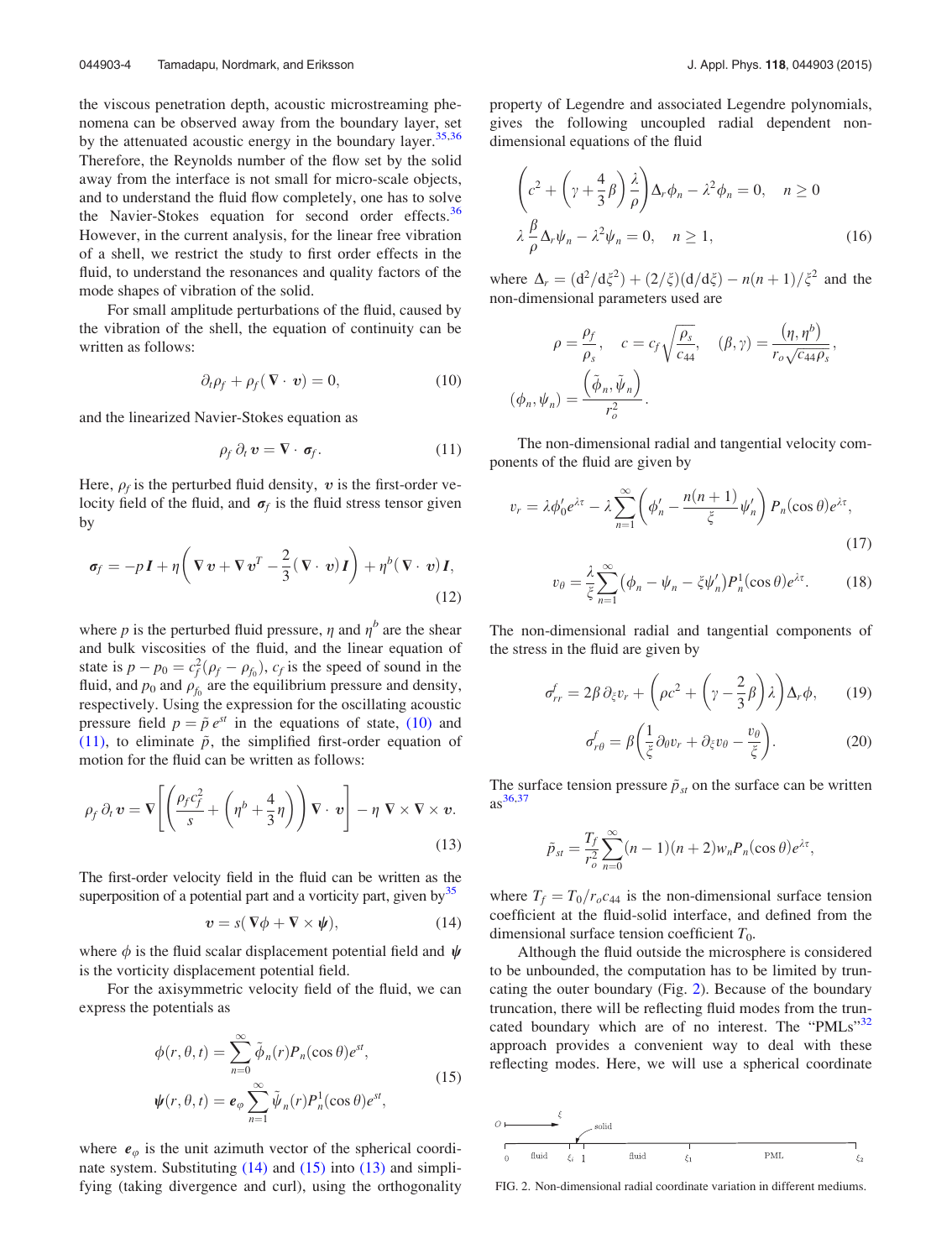system PML. The PML approximation can be seen as a complex shift in the coordinate system normal to the boundary.

Let  $\xi_1$ (> 1) and  $\xi_2$ ( $\gg \xi_1$ ) be the inner and outer radii of the PML. The complex shifting of the non-dimensional radial coordinate is given by  $\xi = \xi(1 + i\tilde{\sigma}(\xi))$ , where  $\tilde{\sigma} \in C^2(\mathbb{R}^+)$  is a function satisfying

$$
\tilde{\sigma}(\xi) = \begin{cases}\n0 & \text{for } 1 < \xi < \xi_1 \\
\text{increasing} & \text{for } \xi_1 \le \xi < \xi_2 \\
\sigma_0 & \text{for } \xi_2 \le \xi,\n\end{cases}
$$
\n(21)

where  $\sigma_0$  is a real positive constant, which quantifies the damping of a PML layer. A typical  $C^2$  function in  $[\xi_1, \xi_2]$ with this property is given by  $32$ 

$$
\tilde{\sigma}(\xi) = \sigma_0 \frac{\int_{\xi_1}^{\xi} (x - \xi_1)^2 (\xi_2 - x)^2 dx}{\int_{\xi_1}^{\xi_2} (x - \xi_1)^2 (\xi_2 - x)^2 dx}.
$$

The modified governing equations with the complex coordinate stretching for the fluid outside the microsphere can be written as

$$
\left(c^2 + \left(\gamma + \frac{4}{3}\beta\right)\frac{\lambda}{\rho}\right)\tilde{\Delta}_r\phi_n - \lambda^2\phi_n = 0, \quad n \ge 0
$$
  

$$
\lambda \frac{\beta}{\rho}\tilde{\Delta}_r\psi_n - \lambda^2\psi_n = 0, \quad n \ge 1.
$$
 (22)

Here,  $\tilde{\Delta}_r = \Delta_r$  for  $1 \leq \xi < \xi_1$ , and it is given by

$$
\tilde{\Delta}_r = \frac{1}{p\tilde{p}^2\xi^2} \frac{\mathrm{d}}{\mathrm{d}\xi} \left( \frac{\tilde{p}^2\xi^2}{p} \frac{\mathrm{d}}{\mathrm{d}\xi} \right) - \frac{n(n+1)}{\tilde{p}^2\xi^2},
$$

where  $\tilde{p} = 1 + i\tilde{\sigma}$  and  $p = \tilde{r}' = 1 + i\sigma$  with  $\sigma = \tilde{\sigma} + i\tilde{\sigma}'$ .

## C. Boundary conditions

The classical no-slip boundary condition at the solidfluid interface has been found to be unphysical in recent experimental studies at micro and nano scales,<sup>30</sup> and no consensus exists for the origin of this partial-slip condition. However, it has been observed in many experiments $30,38,39$ that the surface slip velocity is in proportion to the local shear rate of the fluid. Therefore, the surface slip velocity can be expressed as

$$
v_{\rm slip} = \frac{L}{\beta} \sigma_{r\theta}^f,
$$

where  $v_{\text{slip}}$  is the non-dimensional slip velocity of the fluid and  $L$  is the non-dimensional slip-length defined as the ratio of dimensional slip-length and outer radius of the shell.

In the present analysis, we are interested in studying the effect of partial-slip interface condition on the resonances and quality factors of the microspherical shell. The boundary conditions for the fluid inside the solid at  $\xi = 0$  are

 $\phi'_n = 0$ ,  $\psi'_n = 0$ . The boundary conditions at the fluid-solid interface  $\xi = \xi_i$  and  $\xi = 1$  are

$$
v_r = \lambda u_r, v_\theta - \lambda u_\theta = v_{\text{slip}}, \sigma_{rr}^s = \sigma_{rr}^f - \tilde{p}_{st}^f, \sigma_{r\theta}^s = \sigma_{r\theta}^f.
$$

At the end of the PML  $\xi = \xi_2$ , we have considered simple Dirichlet boundary condition for both the potentials,  $\phi_n = 0$ and  $\tilde{\psi}_n = 0$ .

# III. SOLUTION METHOD

# A. Discretization

Using the orthogonality property of the Legendre and associated Legendre polynomials, the governing equations for the solid and the fluid with boundary conditions in the radial directions can be separated. The radial coordinate dependent equations  $(5)$ ,  $(16)$ , and  $(22)$  together with the boundary conditions for the vibration of a thick microspherical shell with fluid interaction are solved using a finite difference method (FDM). The equations are discretized using the central difference technique by replacing the zeroth, first, and second order derivatives of a field variable, say,  $V$  at a grid point  $m$ , with

$$
V = V_m, \quad V' = \frac{V_{m+1} - V_{m-1}}{2h}, \quad V'' = \frac{V_{m+1} - 2V_m + V_{m-1}}{h^2},\tag{23}
$$

where h is the grid size,  $\xi_{m+1} = \xi_m + h$ ,  $m = 1, 2, 3, \dots$ 

The non-dimensional radial coordinate  $\xi$  for the inner fluid  $(0 < \xi \le \xi_i)$ , shell  $(\xi_i \le \xi \le 1)$ , and the outer fluid with PML  $(1 \leq \xi \leq \xi_2)$  is divided into  $n_1$ ,  $n_2$ , and  $n_3$  intervals, respectively. Then,  $X_1, X_2$ , and  $X_3$  are the corresponding nodal point vectors given by

$$
X_1 = \{\phi_2, \phi_3, ..., \phi_{n_1+1}, \psi_2, \psi_3, ..., \psi_{n_1+1}\}^T,
$$
  
\n
$$
X_2 = \{v_1, v_2, ..., v_{n_2+1}, w_1, w_2, ..., w_{n_2+1}\}^T,
$$
  
\n
$$
X_3 = \{\tilde{\phi}_1, \tilde{\phi}_2, ..., \tilde{\phi}_{n_3+1}, \tilde{\psi}_1, \tilde{\psi}_2, ..., \tilde{\psi}_{n_3+1}\}^T.
$$
\n(24)

The complete nodal vector can be written as  $X = \{X_1^T, \dots, X_n^T\}$  $X_2^T, X_3^T$ <sup>T</sup>. As each nodal point has two field parameters, after excluding the  $\xi = 0$  node using the zero gradient boundary condition, we thereby obtain  $2(n_1 + n_2 + n_3 + 2)$  linear algebraic nodal equations. Using the twelve discretized boundary conditions, the unknown nodal field parameters in the boundary nodal equations are eliminated to obtain a linear matrix equation

$$
A(\lambda) X = 0, \tag{25}
$$

where  $A(\lambda) = A_0 + A_1 \lambda + A_2 \lambda^2$  is the matrix quadratic polynomial in  $\lambda$  with coefficient matrices  $A_0$ ,  $A_1$ , and  $A_2$ .

The quadratic eigenvalue problem (25) is rewritten in one of the two possible general eigenvalue problem forms as

$$
\left[\begin{pmatrix} \mathbf{0} & I \\ -A_0 & -A_1 \end{pmatrix} - \lambda \begin{pmatrix} I & \mathbf{0} \\ \mathbf{0} & A_2 \end{pmatrix}\right] \begin{bmatrix} X \\ \lambda X \end{bmatrix} = \mathbf{0}. \tag{26}
$$

Solving the transformed eigenvalue problem (26) gives the eigenparameter  $\lambda$  and the eigenvector X.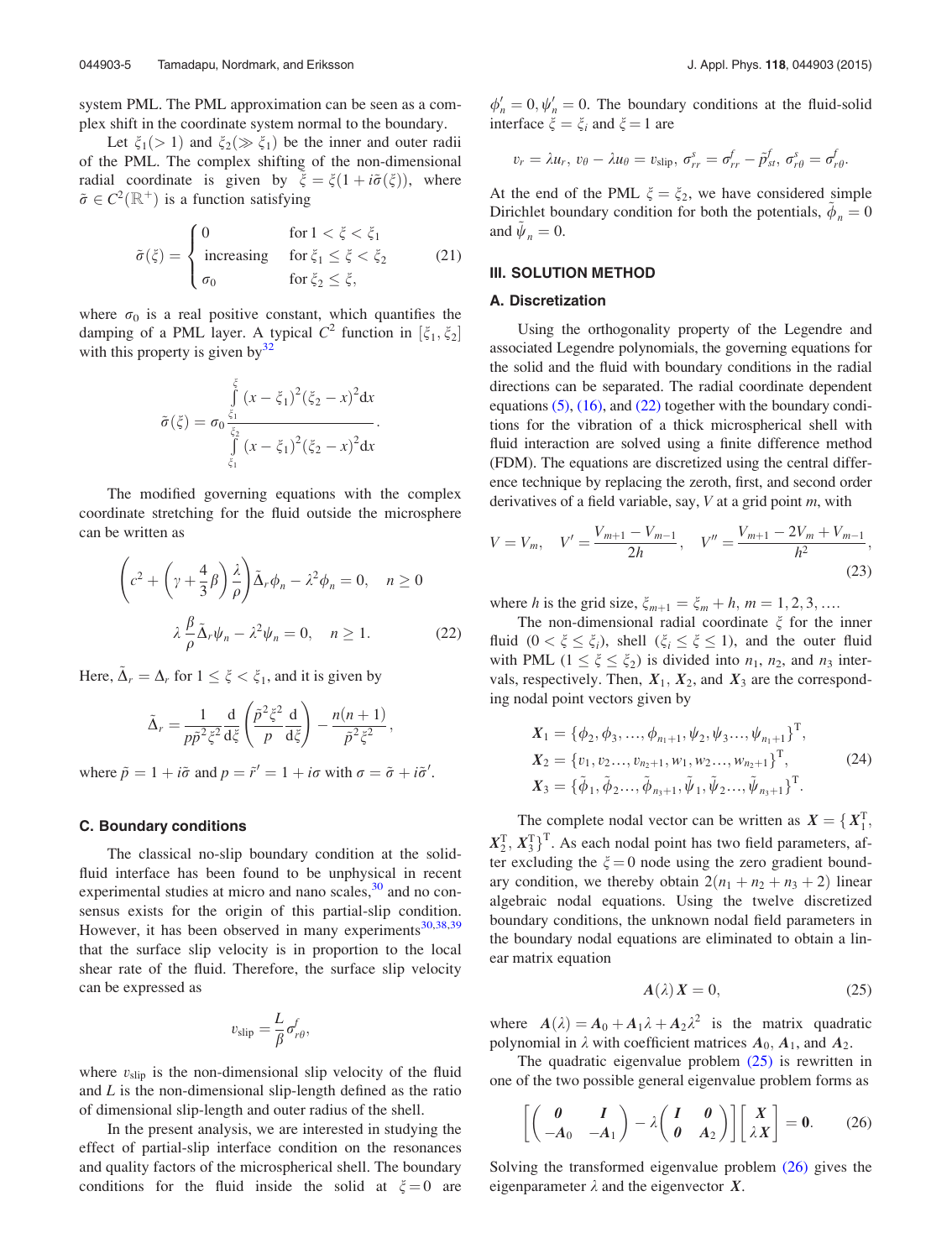## B. Deformation measures

The strain tensor can be decomposed into two irreducible parts, namely, the dilatoric (trace part) and the deviatoric (trace free part) strain tensors as

$$
\epsilon = \frac{1}{3}\vartheta \, \bm{I} + \gamma,
$$

where the trace of the strain tensor is the dilatation scalar  $\vartheta = \text{tr}(\epsilon)$  and  $\gamma$  is the trace-free deviatoric strain tensor. These tensors allow us to define two invariant deformation measures over the shell as follows.<sup>40,41</sup> The dilatoric measure may be defined as

$$
J_{\vartheta} = \int\limits^{2\pi}_0 \int\limits^{ \pi r_{\vartheta}}_{0 \, r_i} \vartheta^2 r^2 \sin \theta \, dr \, d\theta \, d\varphi,
$$

which reflects the stretching of the shell. The deviatoric measure may be defined as

$$
J_{\sigma} = \int\limits^{2\pi}_0 \int\limits^{r_{\sigma}}_{0} \int\limits^{r_{\sigma}}_{r_i} tr(\gamma^{\mathrm{T}} \gamma) r^2 \sin \theta \, \mathrm{d}r \, \mathrm{d}\theta \, \mathrm{d}\varphi,
$$

which quantifies the amount of shear suffered by the shell. After finding the eigenvectors using the solution method presented above, the deformation measures are calculated by numerical integration to quantify the mode shapes in terms of the dilatoric and deviatoric components.

## IV. RESULTS AND DISCUSSION

In the present analysis, we have considered an air-filled thick polymer shell submerged in water. For the present computation, the dimensional properties of the shell considered are the following:  $r_o = 1.9 \,\mu \text{m}$ ,  $r_i = 1.5 \,\mu \text{m}$ ,  $\rho_s = 1296 \,\text{kg m}^{-3}$ ,  $c_{44} = 7 \text{ MPa}, T_0 = 0.075 \text{ N m}^{-1}$ . The dimensional properties of air are the following:  $\rho_{\text{air}} = 1.23 \text{ kg m}^{-3}, \eta_{\text{air}} = 1.8 \times$  $10^{-5}$  Pa s,  $\eta_{air}^{b} = 1.6 \times 10^{-5}$  Pas,  $c_{air} = 343$  m s<sup>-1</sup>,  $L_{air} = 100$  nm. The dimensional properties of water are the following:  $\rho_{\text{water}}$   $=1000$ kgm<sup>-3</sup>  $,\qquad \eta_{\text{water}} = 10^{-3}\,\text{Pa}\,\text{s}, \eta_{\text{water}}^b = 0.0026\,\text{Pa}\,\text{s}, c_{\text{water}}$  $=1500 \text{m s}^{-1}$ ,  $L_{\text{water}} = 33.33 \text{nm}$ .

The non-dimensional parameters used for the computation are  $\xi_i = 0.7895, \xi_0 = 1, \xi_1 = 4, \xi_2 = 10, a = 140.6$ ,  $b = -0.1, c_1 = 55, c_2 = 50, c_3 = 50, c_4 = 62, \sigma_0 = 2.$  For the case of isotropic material,  $c_{44}$  is the shear modulus and  $c_4 = c_1 = c_2 + 2 = c_3 + 2 = 62$  (Poisson's ratio  $\nu = 30/61$ ) is used in the computation.

The non-dimensional eigenparameter is complex and can be expressed as

$$
\lambda=-\alpha+i\,\omega,
$$

where  $\omega$  is the angular frequency of oscillation and  $\alpha$  is the decay rate of these oscillations. The decaying oscillation may be characterized by a quality factor given by $42$ 

$$
Q=\frac{\omega}{2\alpha},
$$

and the eigenparameter can thereby be rewritten as

$$
\lambda = \omega \left( \frac{-1}{2Q} + i \right). \tag{27}
$$

Here, we use the dimensional frequency as  $\Omega = \frac{\omega}{r_o} \sqrt{\frac{c_{44}}{\rho_s}}$ .

# A. Eigenspectrum

The eigenfrequencies for the variation of meridional wave numbers from  $n = 1$  to  $n = 15$  are shown in Fig. 3, for both isotropic and SI materials, for an air filled polymer shell suspended in unbounded water. As expected, the coupling between air and shell has very little influence on the eigenspectrum. The added mass effect from water on the eigenspectrum is also observed to be significant (result are not shown here), because of the higher water density compared to air density. We have considered the properties of SI material slightly deviated from the isotropic case. It is interesting to note that the SI eigenspectrum shows significant differences from the isotropic eigenspectrum in the large wave number region, Fig.  $3(a)$ , and low frequency region, Fig.  $3(b)$ .



FIG. 3. (a) Variation of eigenfrequency  $(\omega/2\pi)$  for the meridional wave number from  $n = 1$  to  $n = 15$ , for isotropic and SI material cases. (b) Magnified view of the inset (a) in the low frequency range.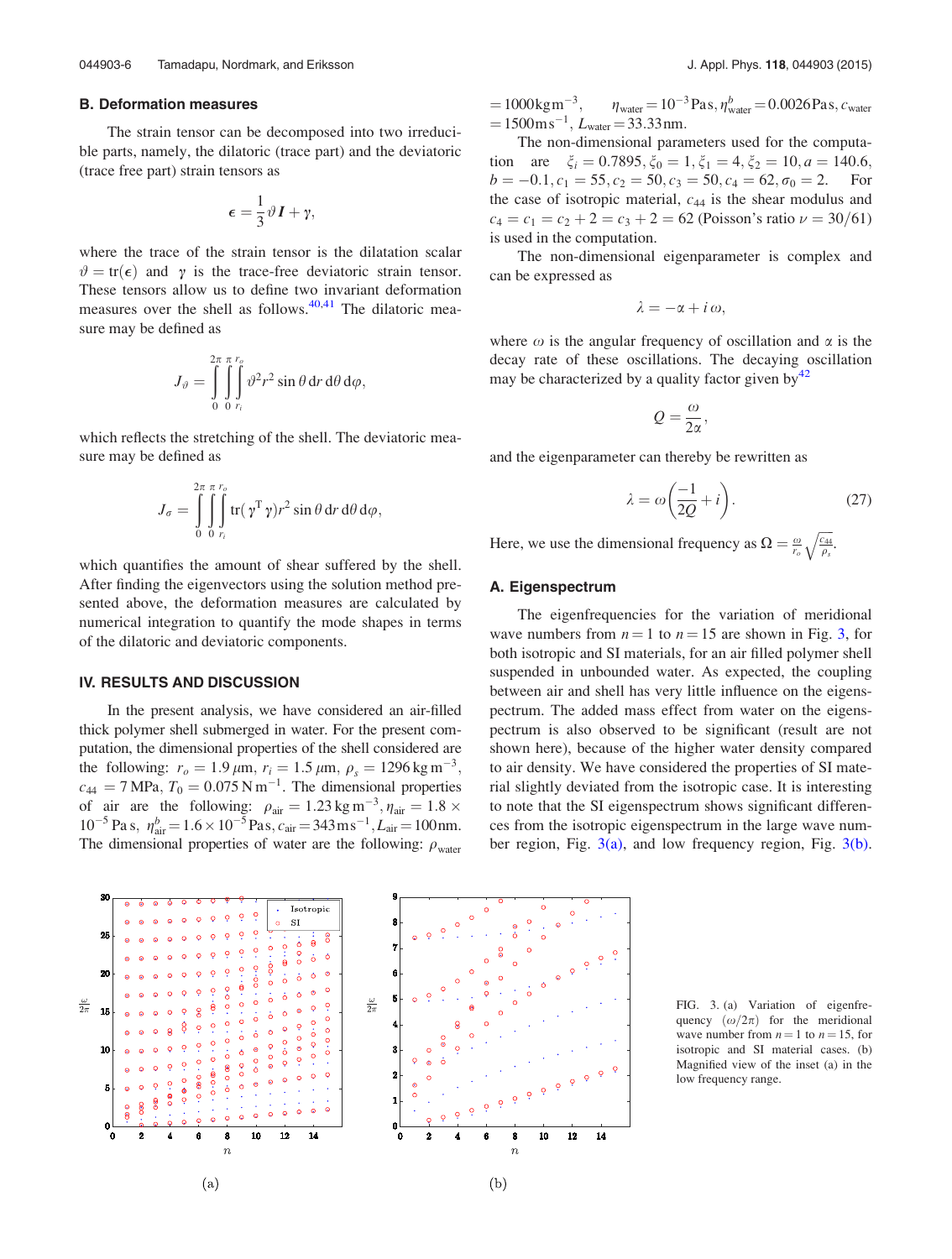

FIG. 4. Vector field plots of different mode shapes for  $n = 2$  and 3, and the corresponding eigenfrequencies and deformation measures.

The eigenspectrum has various non-crossing frequency trends along the meridional wave number  $(n)$ , which are actually present in the shell eigenspectrum without fluid interaction. However, it is interesting to see two frequency trends which are crossing the non-crossing frequency trends. The first such crossing frequency trend (from  $n = 1$  to  $n = 8$ ) is almost unaffected by SI. The reason is that the mode shape corresponding to this frequency is a shear-dominated mode, similar to that shown in Fig.  $4(c)$ , with lower quality factor. On the other hand, the second crossing trend (starting at  $n = 4$ ) is affected by SI.

All the frequencies shown are corresponding to solid modes with high quality factors. The first mode corresponding to meridional wave number  $n = 0$  (purely radial vibrations) with frequency  $\Omega/2\pi = 12.42$  MHz has a very high quality factor  $Q_0 = 89$ . All the other eigenmodes for  $n = 0$  are found to have quality factors less than five. However, the smallest eigenfrequency corresponds to  $n = 2$ . For  $n = 2$ , the first two modes do not have any spherical nodal surface/curve/point and they have quadrupole shape oscillations. The variations of the radial coordinate dependent normal and tangential displacements along the thickness of the shell and the fluid potentials are shown in Fig. 5, for the two quadrupole modes. For the first quadrupole mode in Fig.  $4(a)$ , the tip of the displacement vector at the top pole rotates through an angle of  $-\pi/2$  when its tail moves from pole to equator. On the other hand, for the second quadrupole mode in Fig. 4(b), the tip of the displacement vector rotates



FIG. 5. Variation of radial dependent amplitude functions for the two quadrupole mode shapes and the corresponding responses of air and water along the radial coordinate.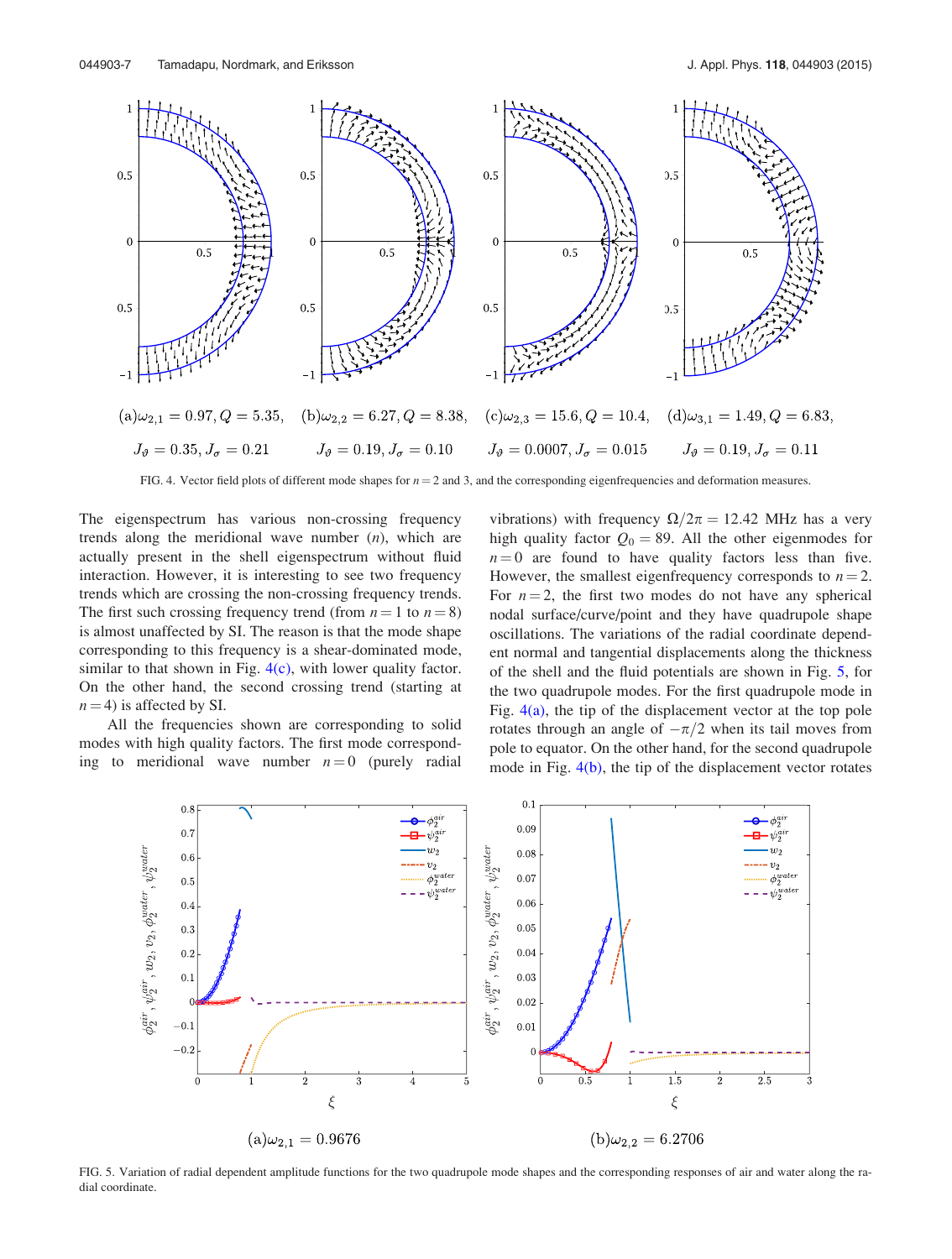by an angle  $3\pi/2$  when its tail moves from pole to the equator. The reason for this difference is that, for  $n = 2$ , the two radial coordinate dependent displacements  $v_2$  and  $w_2$  in Eq. (4), are in out-of-phase and in-phase for the first and second quadrupole modes, respectively, as shown in Fig. 5.

As the wavelength of sound waves is much longer than the size of the microsphere, purely radial modes can be excited very easily by a plane acoustic wave. On the other hand, for the excitation of non-spherical oscillations, breaking of spherical symmetry around the microsphere is required. However, in most of the applications, symmetry breaking is likely to occur due to the presence of microparticle cluster and wall effects.

With decrease in shell thickness, the variations along the thickness in Figs.  $5(a)$  and  $5(b)$  become almost independent of radial coordinate, but the phase difference still remains. This phase difference gives two eigenmodes in the thin-shell limit for  $n > 1$ . This explains why the two roots corresponding to a quadrupole mode shape observed $43,44$  for the dispersion equation were presented to estimate the mechanical resonances of various cells using an isotropic thin-shell model.<sup>12,45</sup> Using the geometric and material properties of various bacteria cells, $12,44$  the resonance calculations with the present model were performed, with some results. Properties of water are considered for fluids inside and outside the shell. For these calculations, the density of the shell is taken as  $\rho_s = 10^{-9}$  kg m<sup>-3</sup>. A non-dimensionalization used with the speed of sound in water to improve the condition of matrices  $A_k$ ,  $k = 0, 1, 2$  in Eq. (25). For the first quadrupole mode, the resonance calculations are in close match with Zinin et al.,<sup>12</sup> Choi et al.<sup>44</sup> and Zinin and Allen,<sup>43</sup> except for the E. coli and B. yeast cells due to inadequate surface tension data. For the second quadrupole mode, the resonances are in good match,<sup>44</sup> where the authors concluded that the quadrupole mode shape has more than one natural frequency, but with several quality factors. However, from our calculations, the cells can have only two quadrupole mode shapes with different resonances and quality factors. The minor discrepancies of the present calculations from the literature data are due to the numerical difficulties in applying this model to very thin shells with negligible inertia and truncated boundary conditions (Table I).

For the isotropic/SI material case, the first mode corresponding to  $n = 3$  has octupole shape and its vector field plot for the isotropic case is shown in Fig. 4(d). For  $n = 1$ , the mode shape with displacement field along the thickness, similar to that shown in Fig.  $5(a)$ , cannot exist.<sup>41</sup> From the values of  $J_{\vartheta}$  and  $J_{\sigma}$ , the mode shapes shown in Figs. 4(a), 4(b), and  $4(d)$  are mixed modes. On the other hand, the mode shape in Fig.  $4(c)$  is very close to a pure shear mode.

#### B. Quality factors

As reported in the previous studies, the viscous shear waves are the main source of dissipation of microsphere oscillations. The influence of viscosity on the shell vibration can be understood from the relation between the size of the microsphere and the viscous penetration depth  $\delta = \sqrt{2\eta/\rho_f \Omega}$ . For  $\delta > r_o$ , the viscous shear wave effect will be present for more volume around the shell, and the modes of vibration are damped effectively. For  $\delta < r_o$ , the damping effect is very small on the shell oscillations. The variation of nondimensional eigenfrequency  $\omega/2\pi$  and the corresponding quality factor Q for  $n = 2$  is shown in Fig. 6(a) for a SI material. The magnified plot for the first few resonances is shown in Fig. 6(b). Considering base model as partial-slip interface condition, these are shown for calculation based on various conditions like no-slip of water, no-slip of air, no-slip, no surface tension, and average shell density  $(1183.6 \text{ kg m}^{-3})$ . The horizontal dotted lines in Fig. 6 correspond to shell frequencies without these two fluids. The microsphere is found to have very high quality factors. This can be understood by finding the critical frequency  $(\omega_c/2\pi)$ , for which the viscous penetration depth becomes equal to the outer radius of the shell. For the present study, the non-dimensional frequency  $\omega_c/2\pi = 0.00226$ , which is much lower than the fundamental non-dimensional frequency of the shell.

It is interesting to note that the relation between quality factor and eigenfrequency is almost linear or even proportional for the frequency range shown in Fig.  $6(a)$ , except for the few lowest frequency modes. However, the region for which this linear relationship holds is highly dependent on shear viscosity. The slope of the line for the partial-slip condition is lower than for the no-slip condition in Fig. 6(a).

TABLE I. Natural frequencies  $\Omega_2/\sqrt{2\pi}$  (MHz) and quality factors  $Q_2$  for the quadrupole oscillations for different bacterial cells. Comparison of present model calculations with Zinin et al.,<sup>12</sup> Choi et al.,<sup>44</sup> and Zinin and Allen<sup>43</sup> are also given in this table.  $\mu$  : cell's shell shear modulus,  $\nu$  : Poisson's ratio, and h : cell's shell thickness.

| Cell type <sup>12</sup> | $r_o$ ( $\mu$ m) | $h$ (nm) | $\mu$ (MPa) | $\nu$ | $\Omega_2$ | $Q_2$ | $\Omega_2$<br>(Refs. 12 and 43)<br>$\frac{1}{2\pi}$ | $Q_2$    | $\Omega_2$<br>$\frac{12}{2\pi}$ (Ref. 44) | $Q_2$    |
|-------------------------|------------------|----------|-------------|-------|------------|-------|-----------------------------------------------------|----------|-------------------------------------------|----------|
| E. coli                 | 0.5              | 6        | 10.7        | 0.16  | 3.61       | 0.74  | 4.58                                                | 0.63     | 3.62                                      | 0.63     |
|                         |                  |          |             |       | 14.4       | 0.49  | $\cdots$                                            | $\cdots$ | 14.4                                      | 0.49     |
| C. eugametos            | 8                | 60       | 433.5       | 0.49  | 3.53       | 15.31 | 3.41                                                | 15.7     | $\cdots$                                  | $\cdots$ |
|                         |                  |          |             |       | 28.92      | 0.37  | $\cdots$                                            | $\cdots$ | $\cdots$                                  | $\cdots$ |
| B. emersonii            | 10               | 450      | 47.7        | 0.49  | 2.34       | 16.7  | 2.24                                                | 15.8     | 2.24                                      | 16.0     |
|                         |                  |          |             |       | 23.81      | 0.48  | $\cdots$                                            | $\cdots$ | 24.2                                      | 0.9      |
| D. carota               | 30               | 100      | 308         | 0.49  | 0.532      | 23.0  | 0.517                                               | 23.2     | 0.517                                     | 23.5     |
|                         |                  |          |             |       | 7.7        | 0.5   | $\cdots$                                            | $\cdots$ | 7.0                                       | 0.9      |
| B. yeast                | 4.5              | 100      | 0.2         | 0.5   | 0.247      | 3.23  | 0.16                                                | 1.2      | 0.16                                      | 1.6      |
|                         |                  |          |             |       | 0.579      | 0.66  | $\cdots$                                            | $\cdots$ | 0.584                                     | 0.6      |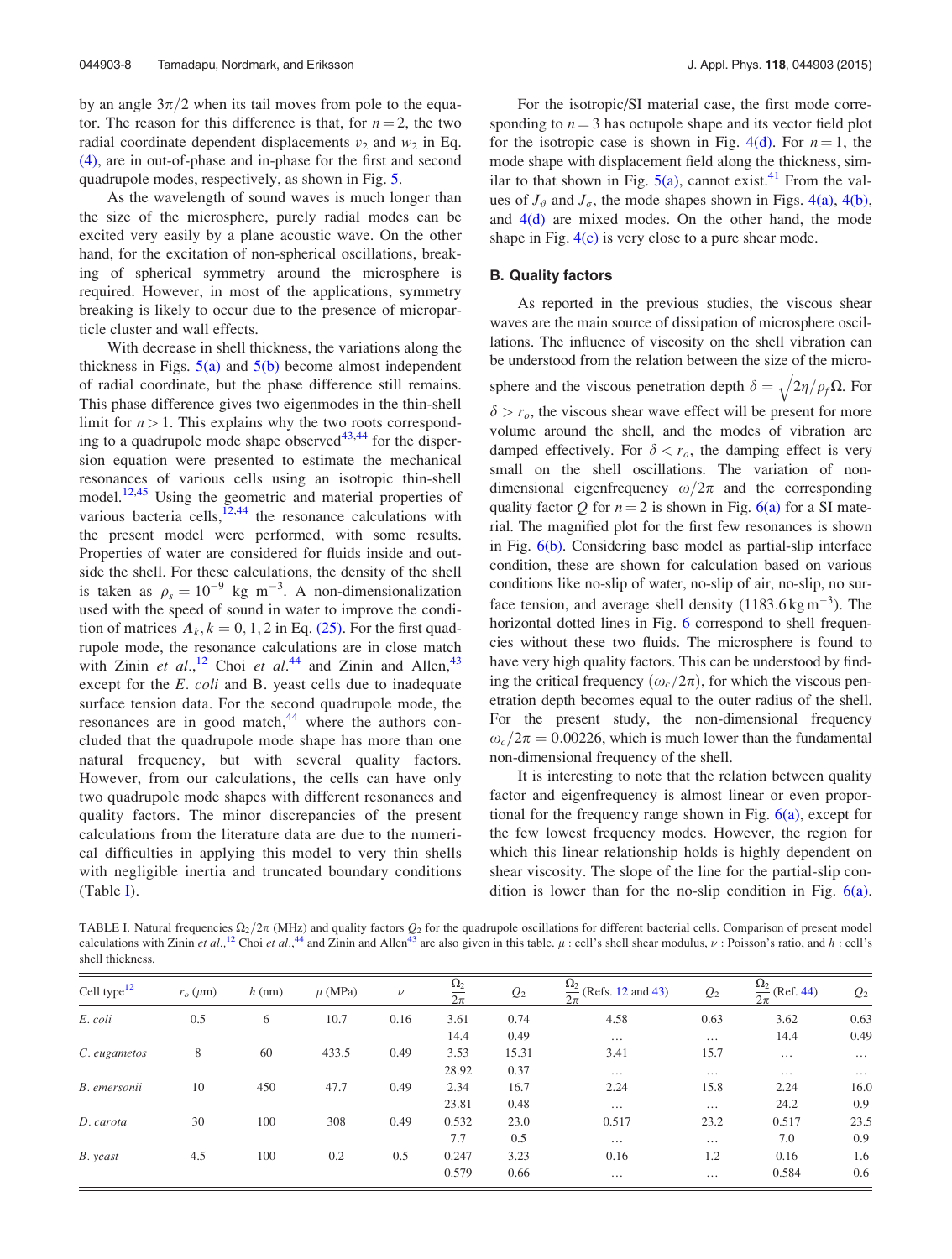

FIG. 6. Eigenfrequency  $\omega/2\pi$  and the corresponding quality factor Q of SI shell for  $n = 2$  (with base model as partial-slip interface condition) for various conditions like no-slip of water, no-slip of air, no-slip, no surface tension, and average density of the shell. The horizontal dotted lines correspond to eigenfrequencies of the SI shell without fluid interaction. In inset (a), the cluster of points falling approximately on the line with smaller slope has major influence from the partialslip of water. The line with larger slope corresponds to no-slip interface condition.

This is due to the fact that the partial-slip condition helps in reducing the dissipation of energy. The partial-slip at the inner (outer) boundary from air (water) has minor (major) influence on the quality of the microsphere resonances. It is interesting to note that the first crossing frequency trend in Fig. 3 occurs only when there is a partial-slip condition from gas and is independent of the partial-slip from water. This trend disappears for the no-slip interface condition. As expected, the partial-slip condition also increases the frequency due to the reduced fluid inertial effects; this is, however, not significant (0.1 MHz and 1.1 MHz for the first and second quadrupole modes, respectively). We have also observed that the resonances of the system are not strongly affected by the surface tension, $12$  except for the first quadrupole mode. For the first quadrupole mode shape of the isotropic shell, increasing the surface tension  $T_0$  at the outer surface interface ( $T_0 = 0$  at the inner surface interface) from 0.075 to  $0.75$  N m<sup>-1</sup> increases the corresponding dimensional frequency (quality factor) from 6.13 MHz (5.35) to 7.17 MHz (5.8). On the other hand, further increase in the surface tension has negligible influence on the second quadrupole mode and other higher modes. This has been also observed<sup>44</sup> for the second quadrupole mode shape of an  $E$ . coli cell. This surface tension effect is observed for the lowest frequency trend in the eigenspectrum, starting with the first quadrupole mode. The density variation along the thickness has very small influence on the resonances, when compared with the average shell density calculations.

# C. Effect of PML

The resonance spectrum for a meridional wave number  $n = 2$  is shown in Fig. 7 for two cases of computations, namely, without PML ( $\sigma_0 = 0$ ) and with PML ( $\sigma_0 = 2$ ), at the truncated boundary. As the PML introduces a complex coordinate system, the eigenspectrum is not symmetric about the horizontal axis. However, the solid driven frequencies shown in Fig. 3 correspond to a group of points close to the origin in Fig. 7, and are not at all influenced by the PML. On the other hand, the points corresponding to the reflecting modes are breaking the symmetry. With the introduction of PML, these points in the upper (lower) left-half of the complex plane start moving towards (away from) the real axis. In this way, the actual resonance spectrum is efficiently separated from the spurious/reflecting spectrum by the perfectly matched layer technique. The movement/separation of these points is highly dependent on the attenuation parameter  $\sigma_0$  and also on the PML thickness. However, it is not possible to eliminate the complete spurious spectrum. The best value of  $\sigma_0$  can be decided by few numerical experiments and it has an inverse relationship with the damping present in the system. As the attenuation of waves entering into the PML is frequency dependent, few low frequency (large wave length) reflecting modes are not separated from the actual spectrum, even with a large PML thickness. However, for  $\alpha/2\pi$  < 4, we have achieved very good separation of the solid driven spectrum from the boundary reflecting spectrum. Cases can be found, by changing the problem parameters, for which solid driven spectrum and reflecting spectrum overlap, and PML technique is very useful in the separation of such spectra. When solving the problem without PML, we have used the condition of no backward traveling longitudinal waves and zero shear stress at the truncated boundary.



FIG. 7. Eigenspectrum for a meridional wave number  $n = 2$  without PML  $(\sigma_0 = 0)$  and with PML  $(\sigma_0 = 2)$ .